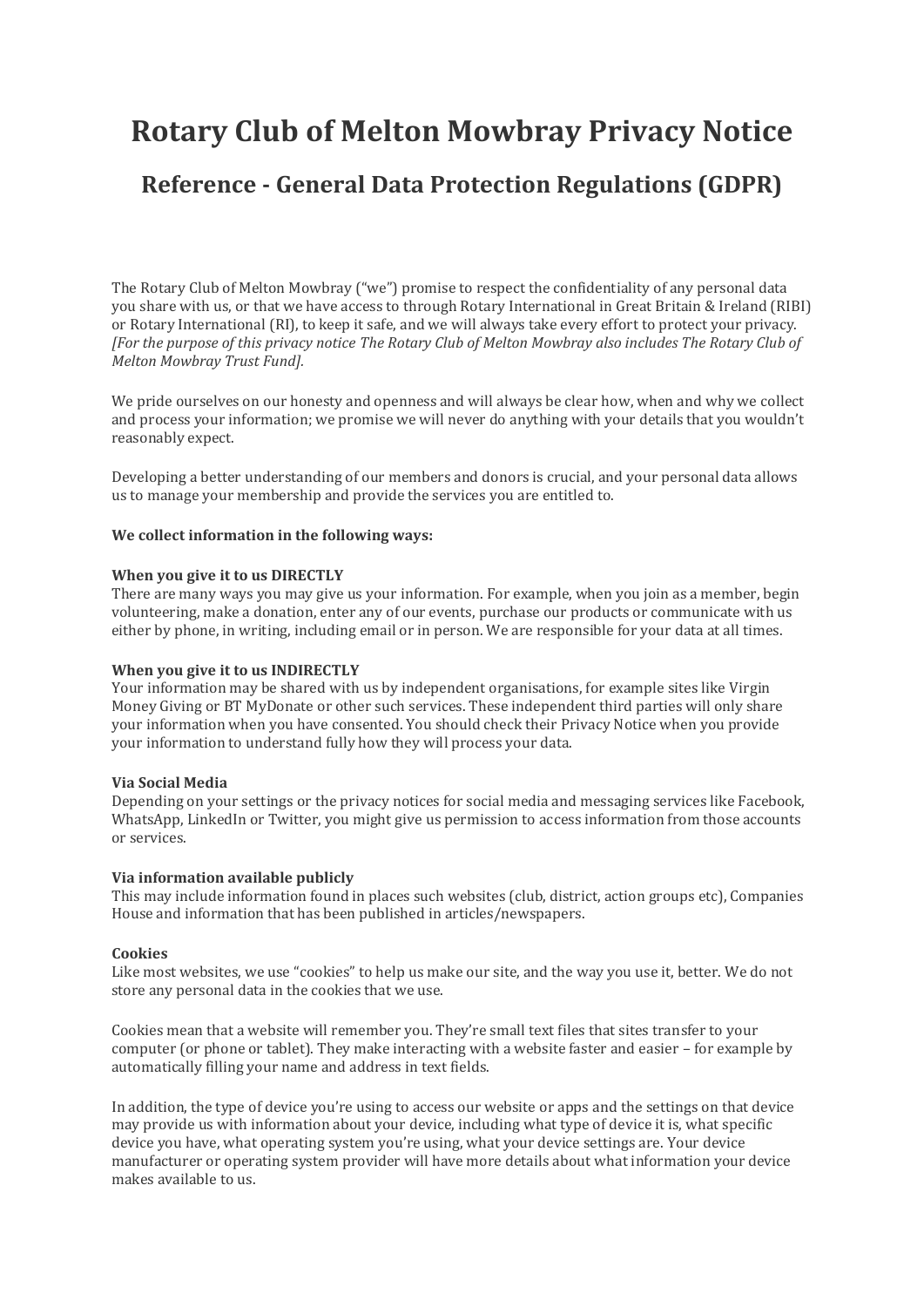The type and quantity of information we collect and how we use it depends on why you are providing it. You should be able to control what cookies are placed on your device through your browser settings. Go *to [www.aboutcookies.org](https://www.aboutcookies.org/)* to find out more about cookies, including how to see what cookies have been set and how to manage and delete them.

We use software to analyse the use of our websites by generating statistical and other information. Details captured during your visit to our websites will include, but are not limited to, traffic data, location data, weblogs and other communication data and the resources you access. However, all data collected is anonymous and will not identify you as an individual.

# **What personal information we collect and how we use it**

We will only ever capture the minimum amount of information that we need to in relation to your membership, donation or services we provide to you and we promise to keep your information secure. The personal data we will usually collect is:

- Your name
- Your contact details
- Your date of birth
- Your bank or credit card details (as relevant to the service provided)
- Details of the enquiry, service or product
- Your gender
- Your profession
- Your partner's name

Where it is appropriate, we may also ask for additional information

# **How we will use your data**

We will use your personal data for the legitimate interest of conducting core business activities, and to facilitate a member's participation in the activities of the Club and wider Rotary, these will include:

- Administer your membership or donation, including processing Gift Aid
- Provide you with the services, products or information you asked for
- Communicating organisational messages and information to members, district and club officers
- Supporting The Rotary Foundation (TRF) and the Rotary Foundation United Kingdom
- Inclusion in Club and District Handbooks that are circulated to members, including:
	- o Identifying candidates for Presidential and Foundation appointments to conferences
	- o Appointments to committees, club and district offices, taskforces and other assignments within the Rotary organisation.
- To present our website and its contents to you and to allow you to participate in interactive features on our website
- Keep a record of your relationship with us
- Understand how we can improve our services, products or information
- In any other way we may describe when you provide the information
- For any other purposes with your consent

# **Sensitive information**

We do not collect any personal information on members classified as 'sensitive' under GDPR.

# **Interact, Rotakids and under 16's data**

We do not collect information from under 16's. Interact and Rotakids clubs are managed through the identified Rotarian member contact.

The RIBI District Youth Exchange Association operates as a separate entity to RIBI and RI and is responsible for the organisation of Rotary youth exchange programmes. You can view their privacy notice by visiting their website **[here.](https://www.youthexchange.org.uk/)**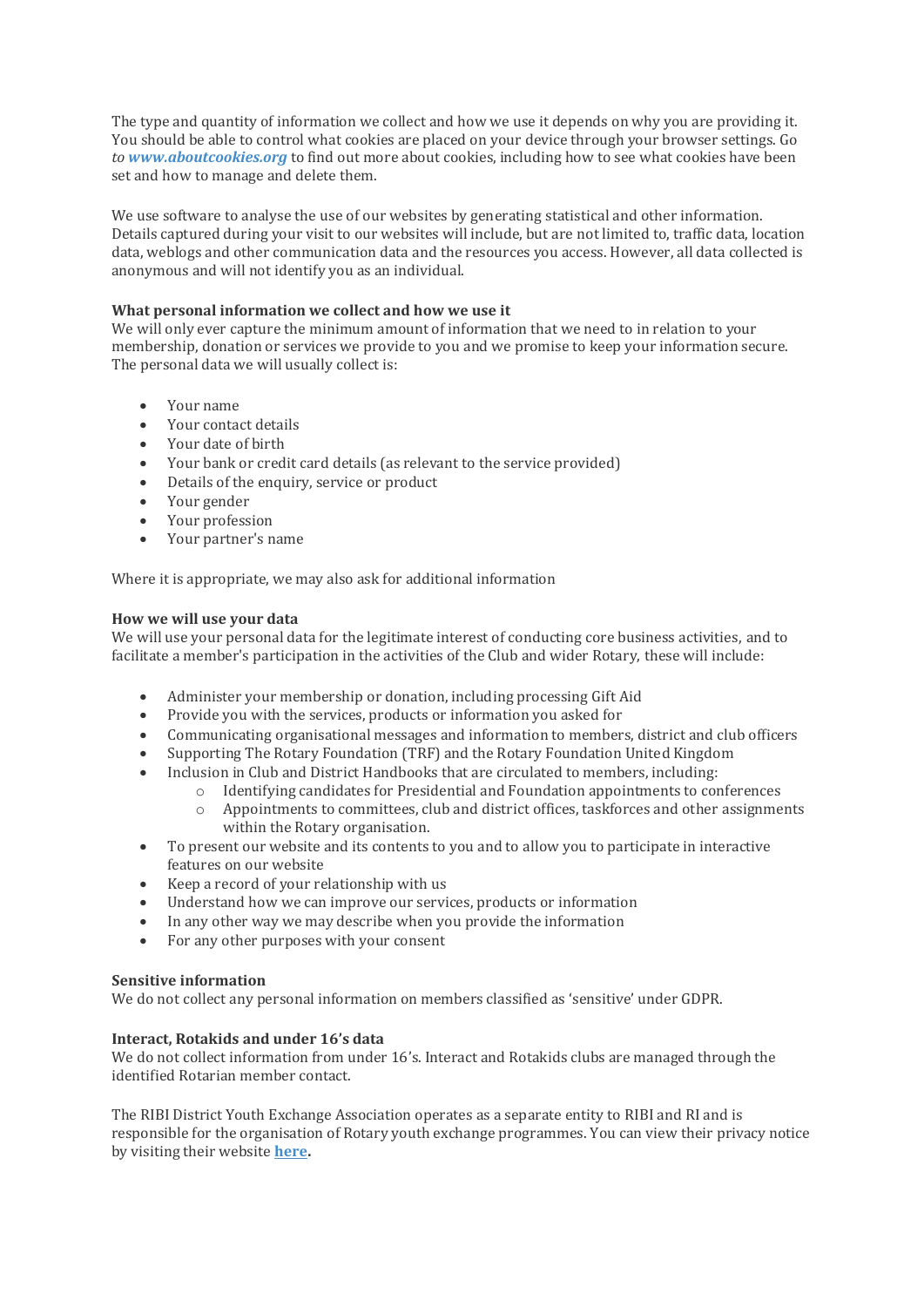# **Data Sharing**

# **1) Our service/host providers**

In the course of our legitimate business activities, there may be a need for us to share, or give access to, your personal data to third parties that provide us with services or host our applications/software that you may access, for instance:

- Banking organisations those that provide our banking/payment services
- HMRC for Gift Aid, tax and employment details
- Rotary International in Great Britain & Ireland
- Rotary International

We will ensure that data processing agreements, compliant to GDPR, are in place before sharing with, or giving access to, your data with any of our service/host providers.

# **2) Sharing within the Rotary organisation**

The Rotary organisation is made up of Rotary International, The Rotary Foundation (TRF), Rotary International in Great Britain and Ireland, the Rotary Foundation United Kingdom (RFUK), the RIBI Donations Trust and the Rotary Districts within the UK and Ireland (of which The Rotary Club of Melton Mowbray is a member of District 1070).

When you give information to us it may be shared within the wider organisation to facilitate your membership or donations and to provide the service afforded to you as part of that membership/donation. We will ensure that data processing agreements, compliant to GDPR, are in place before sharing your data within the wider organisation.

Rotary clubs and districts within Rotary International in Great Britain and Ireland are data processors for some of your personal information associated with your membership and will process your data in accordance with their privacy notices. Rotary International in Great Britain and Ireland and Rotary District 1070 also collect personal data for their individual club and district activities and are therefore also independent data controllers. This means they are also legally responsible for protecting your data under GDPR legislation whilst in their safekeeping and will have their own Privacy Notices in this respect.

# **3) Sharing with third parties**

We will never commercially sell your personal data to anyone else.

We will only ever share your personal data in other circumstances, not listed above, if we have your explicit and informed consent at the time of collection. However, we may need to disclose your details if required to the police, other agencies, for example HMRC, regulatory bodies or our legal advisors.

# **How we keep your information safe and who has access to it**

We ensure that your personal information is only accessible by appropriate members of the club. We have a duty to report certain types of personal data breaches to the relevant supervisory authority, and where feasible, we will do this within 72 hours of becoming aware of the breach. If a breach is detected and likely to result in a high risk of adversely affecting you, we will inform you without undue delay.

# **Where we store your information**

Your personal information will be held securely within the UK or the EU by The Rotary Club of Melton Mowbray.

However, Rotary International runs its operations outside the European Economic Area (EEA). Through our membership of Rotary International in Great Britain and Ireland, we will take steps to make sure they provide an adequate level of protection in accordance with UK data protection law. By submitting your personal information to us you understand your personal data may be transferred, stored and processed at a location outside the EEA. You can view Rotary International's privacy notice by visiting their website **[here](https://my.rotary.org/en/privacy-policy)**.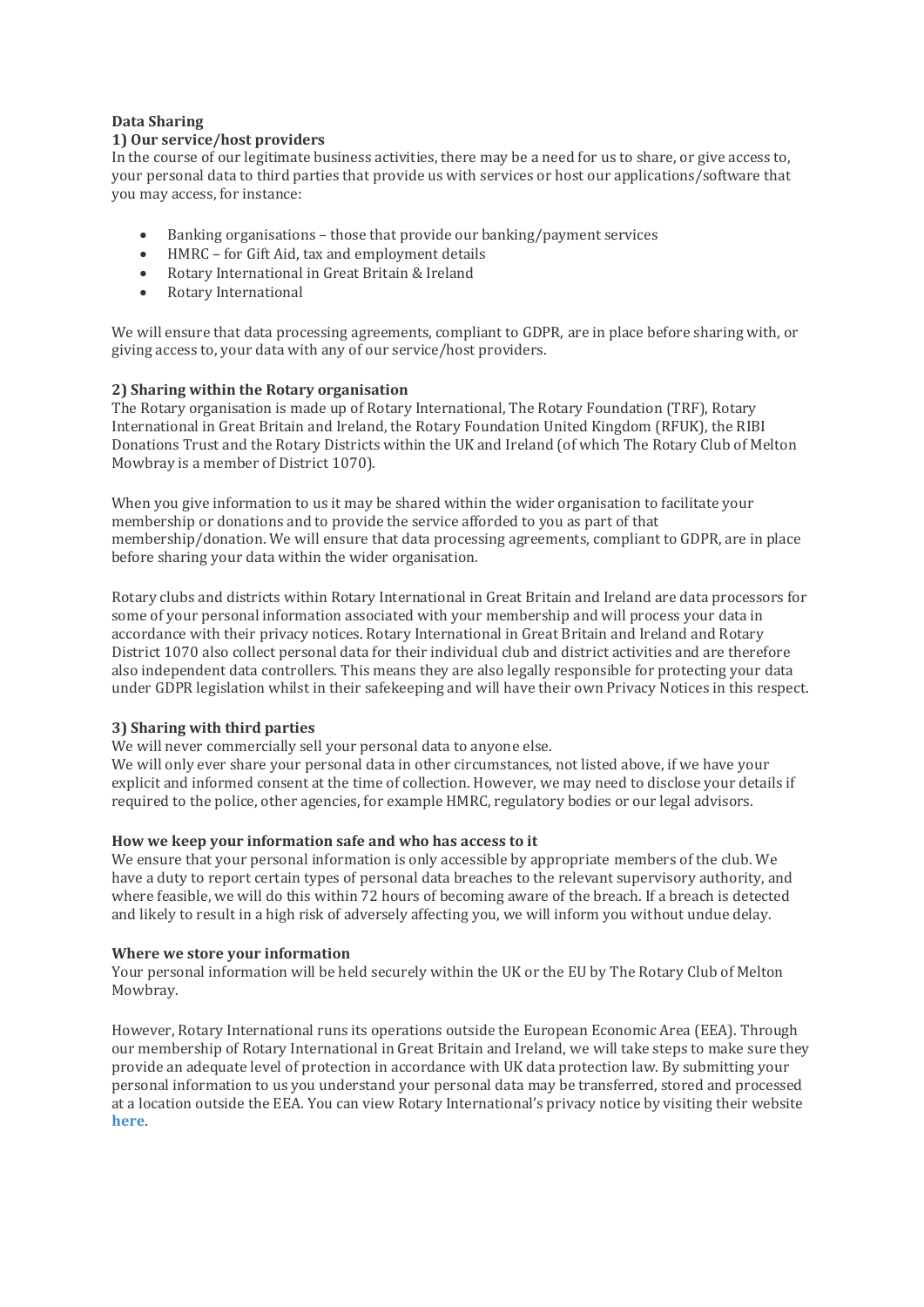# **How long we retain your information and how we keep it up to date**

We will only keep your information for as long as we need it to assist you with your enquiry, process your membership, donation, notify you of a coming event in which you have previously participated, event registration or other services associated to your Rotary membership. There are statutory timescales on how long we should keep your information, for example, gift aid transactions must be retained indefinitely, financial records must be kept for 7 years, information associated with Health & Safety for three years after an event. We shall delete your information according to these statutory limits, or according to guidance issued by the Information Commissioner.

Individual members are responsible for keeping their own personal data up to date and have access to the RIBI Data Management System (DMS) or My Rotary on the RIBI website for this purpose. In addition, where necessary, we will keep your information accurate and up-to-date.

# **Your rights**

The General Data Protection Regulations gives you certain rights and these are listed below for your convenience. Further clarification of your rights is available on the **[Information Commissioner](https://ico.org.uk/for-organisations/guide-to-the-general-data-protection-regulation-gdpr/individual-rights/)'s [website.](https://ico.org.uk/for-organisations/guide-to-the-general-data-protection-regulation-gdpr/individual-rights/)**

- You have a right to be informed when your personal data is being collected, what is collected and how it will be used or shared.
- You have a right of access to your personal data: the right of access allows you to be aware of and verify the lawfulness of the processing of your personal data. Members have access to their personal data via self-service systems such as the RIBI Data Management System (DMS) or My Rotary via the RI website. You can also request a copy of the information which we hold on you. This information will be provided free of charge, unless the request is found to be manifestly unfounded or excessive then a reasonable fee will be charged. The application should be made in writing, by letter or email, and addressed to the Secretary, Rotary Club of Melton Mowbray, enclosing two proofs of identification.

Applicants should be aware that where requests are manifestly unfounded or excessive, in particular because they are repetitive, the Rotary Club of Melton Mowbray can: - charge a reasonable fee taking into account the administrative costs and resources of providing the information; or - refuse to respond.

- 
- You have a right in certain circumstances to have inaccurate personal data rectified, blocked (restrict processing), erased (right to be forgotten), or destroyed.
- You have a right in certain circumstances to object to the processing of your personal data for such reasons as direct marketing, automated decision making, profiling; although we can confirm we make no decisions on you using an automated process.
- You have a right in certain circumstances to data portability.

In certain situations, these rights may not apply, for example if you are a valid member we will need to communicate with you about your membership and those services afforded to you as part of that membership; you hold a club or district office and we need to communicate with you in relation to that office, in which case you will not be able to unsubscribe from these communications.

We collect and process your personal data through legitimate interests or because you have provided it to us to enable us to deliver a service to you. We will only process your personal data as you would reasonable expect us to. You can opt out of our general member mailings at any time.

Finally, if you are unhappy with how we have processed your information, you have the right to lodge a complaint with the Office of the Information Commissioner, contact details below.